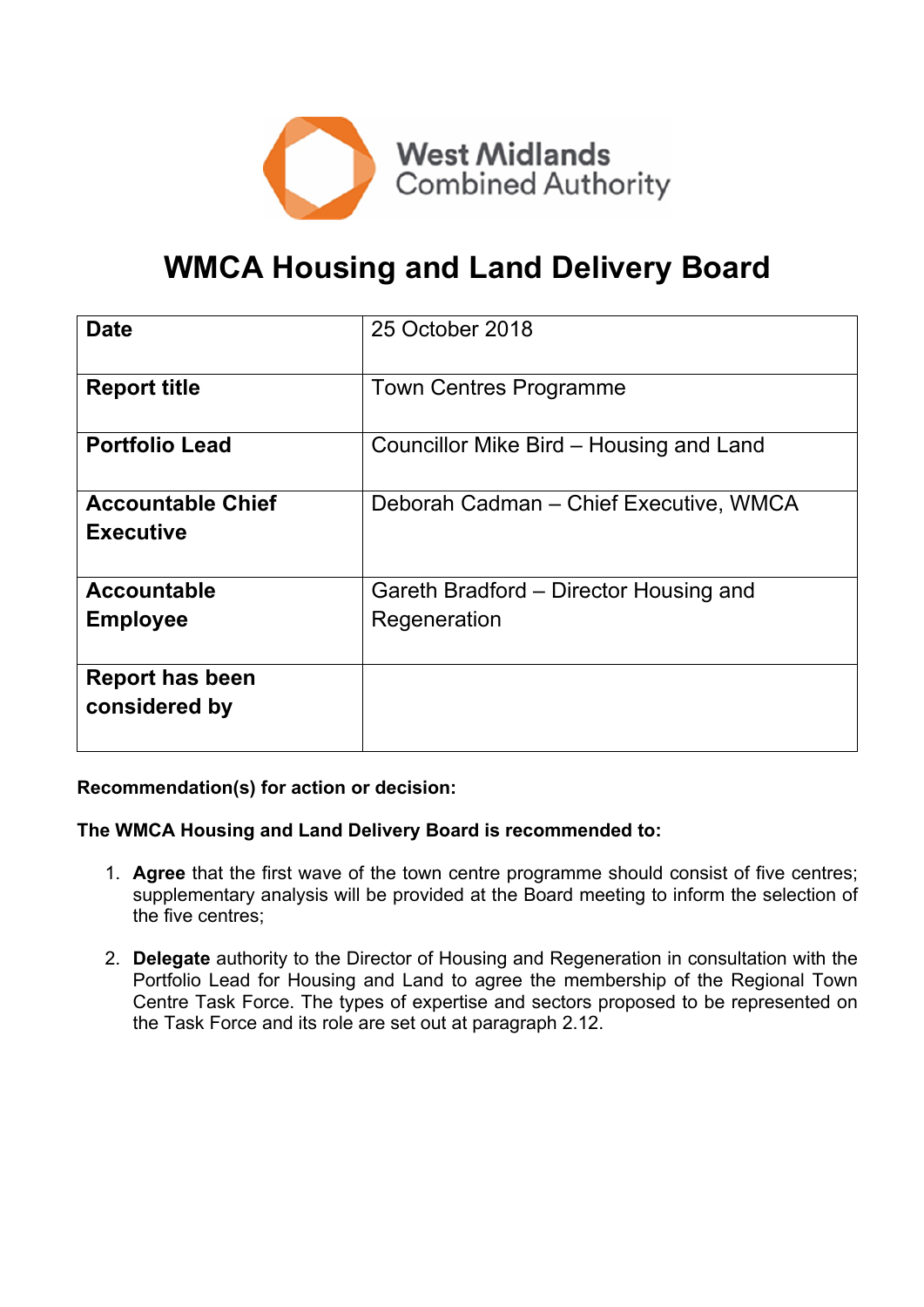# **1. Purpose**

- 1.1 This report:
	- Updates the Board on the emerging regional town centre programme;
	- Seeks Board agreement that five town centres should be selected to act as a vanguard and test bed for the programme in a first wave - with future waves following on from that experience and learning. Supplementary analysis will be provided at the Board meeting to inform the selection of the five centres; and
	- Seeks Board agreement that authority be delegated to the Director of Housing and Regeneration in consultation with the Portfolio Lead for Housing and Land to agree the membership of the Regional Town Centre Task Force whose role will be to champion and support the town centre programme.

# **2. Background**

- 2.1 There is no shortage of studies, assessments and reports identifying the deep seated structural and cyclical problems affecting the UK's town centres and high streets: from the Portas Review to Town Centre Investment Management to two Grimsey Reviews and high profile announcements of closures or re-structuring at BHS, House of Fraser, and M&S.
- 2.2 Existing centres are often based around their retail offer making them vulnerable to changes such as the increase in online shopping, out of town retail and changing consumer habits. This in turn manifests itself as vacant units, low end retail occupiers and areas of decline making town centres less attractive as an investable proposition.
- 2.3 The effects are particularly significant in small and medium sized centres, and secondary areas of larger strategic centres, that are less resilient to change.
- 2.4 A number of key themes apply to most centres:
	- Too many centres rely too heavily on retail. Changing consumer habits and the internet are changing shopping habits along with out of town retail and leisure sites. Centres need to diversify their role to become community hubs incorporating residential, cultural, educational, leisure, business and health uses, as well as retail.
	- Many centres suffer from a poor quality built environment, often dominated by cars and HGVs, too focussed on allowing people to travel through efficiently. Centres need to create people focussed environments, safe, walkable, spaces to exchange ideas and places to dwell, whilst enhancing accessibility by a range of transport modes.
	- Consumers increasingly expect data and technology to be integrated into their day to day experience and make life easier, including, broadband, Wi-Fi, Artificial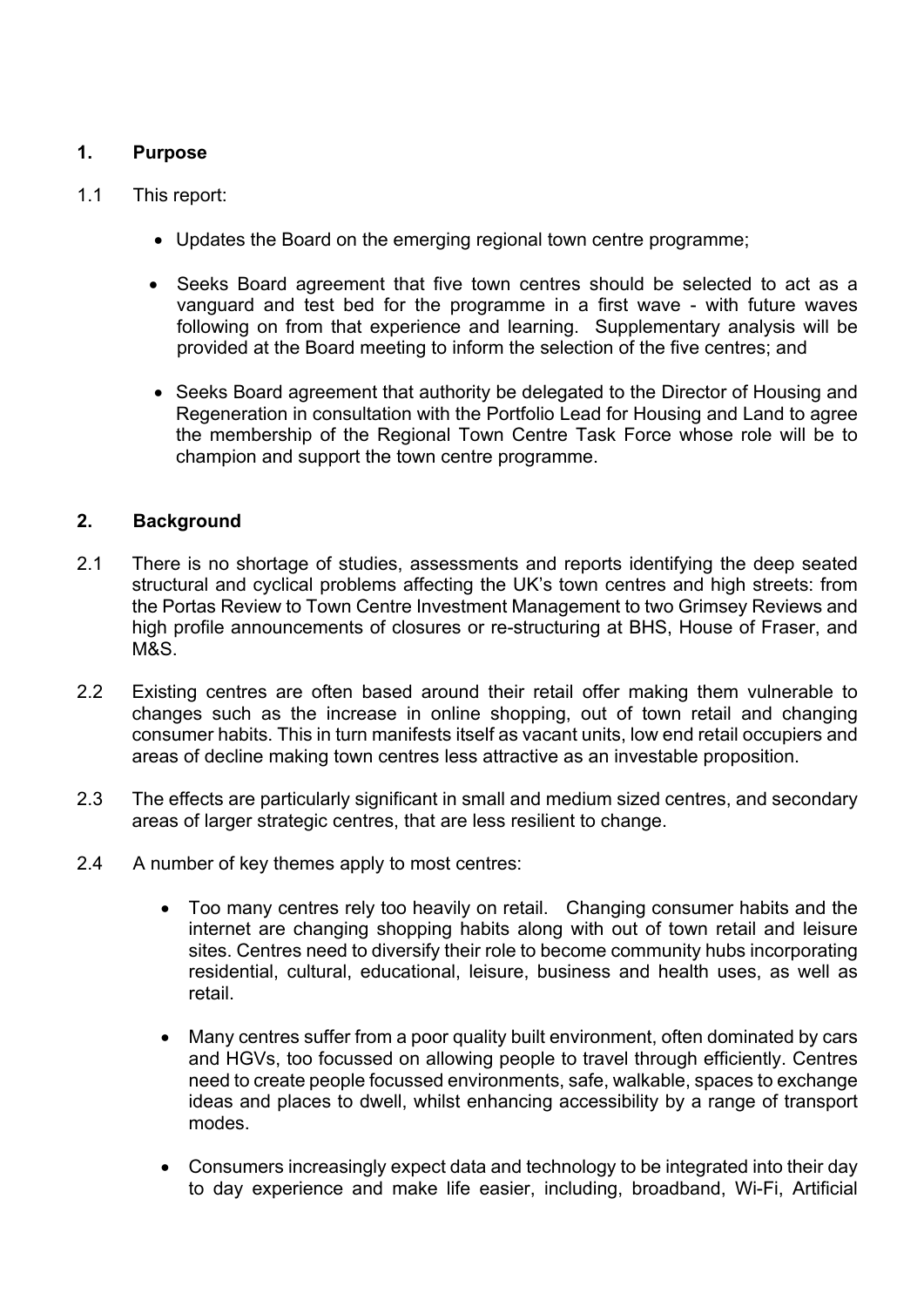Reality, Smart technology and future innovations. Centres need to embrace changing technology.

- Many centres have land ownership issues, either with multiple ownership of land, making interventions and land assembly difficult or with investment priorities not always in the interests of local communities. Strong local governance is required, with full engagement with people and business
- 2.5 Town centres will need to re-invent themselves as modern centres that function to meet these challenges head on and provide a centre that meets the needs of residents if they are to remain viable as centres and improve the wellbeing of residents that would otherwise suffer in failing town centres.

#### The Town Centre Programme

- 2.6 The town centre programme will support local councils to accelerate their plans to regenerate and renew their town and district centres, bringing Combined Authority resource, support and expertise as required to help turn those plans into reality and accelerate them. This is an opportunity to approach town centres in a new and exciting way in a limited number of pilot centres, developing the programme collaboratively with local authorities, residents and other stakeholders and testing a range of available tools and approaches such as evidence gathering, stakeholder mapping and engagement, asset management and planning tools/powers etc. First wave centres will benefit from combined authority resources in terms of funding and staff resource and act as a test bed for interventions but all centres will benefit from transferable interventions and lessons learned whether they form part of the programme or not.
- 2.7 The programme is not seeking to duplicate the work already being undertaken by local authorities and other stakeholders in the region; rather the programme will compliment and build on existing plans, strategies and frameworks already prepared or under preparation and be developed in collaboration with the LEPs and local authorities.

#### Actions to date

- 2.8 Following strong interest expressed at the Housing and Land Delivery Board in July, the WMCA wrote to the seven constituent authorities seeking expressions of interest for identified centres to form part of the first wave of the town centre programme. Since then a discussion has taken place at the Housing and Land Delivery Steering Group on the programme, key criteria and approach and there has been collaborative working with a dedicated sub group of officers from each of the seven constituent authorities. Their focus has been to consider the identification of, and rationale behind, the centres which would form the first wave.
- 2.9 A desk top analysis of potential sites has been undertaken by the sub group. The analysis provided an initial qualitative assessment of each town centre, based on information provided by local authorities in response to a series of questions posed on defined characteristics, qualities, etc. Supplementary analysis will be provided to the Board to inform the selection of five centres for the first wave of the programme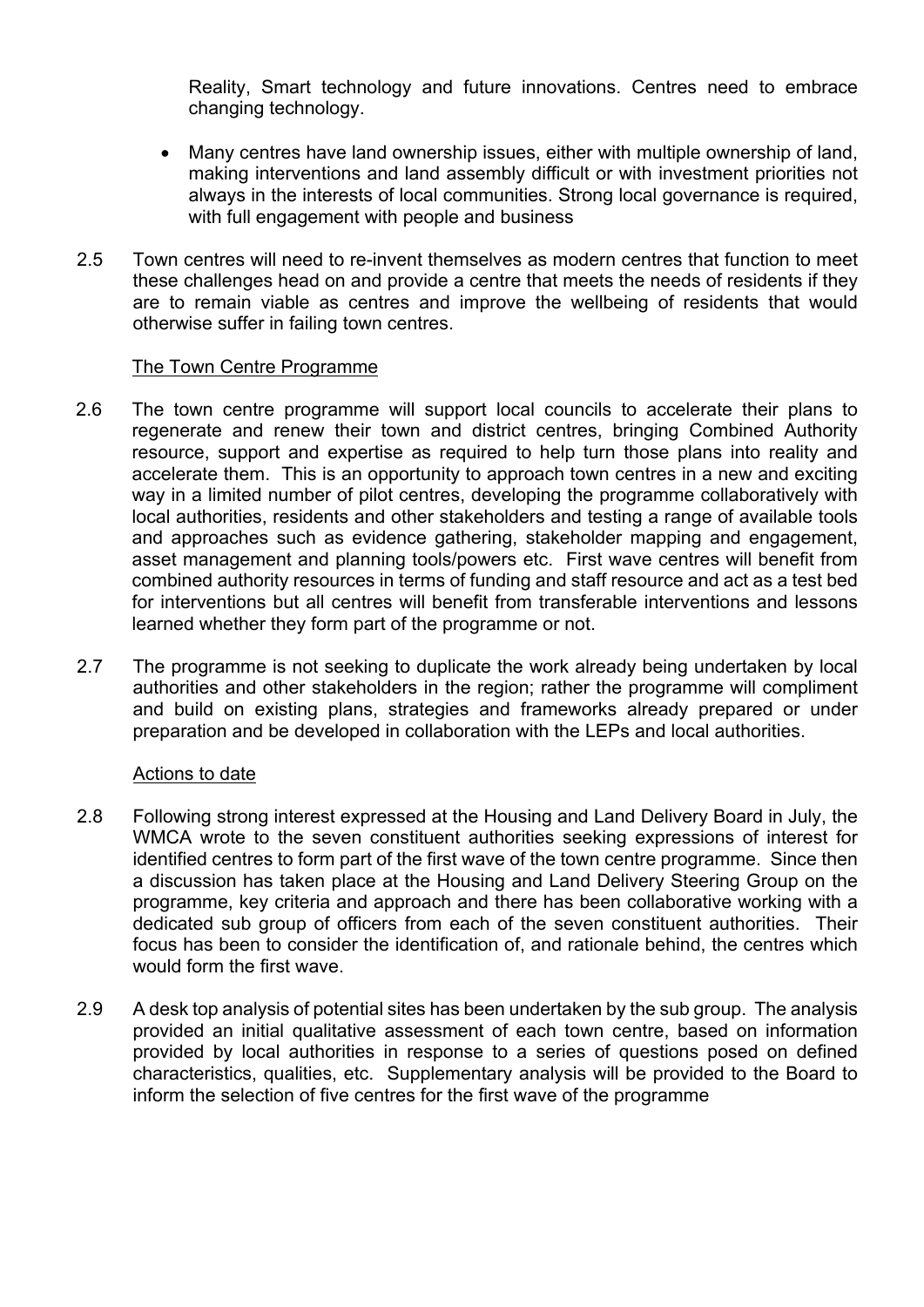2.10 It is proposed to assess the programme over the coming months with a second wave commencing in approximately six months' time. This would be open to all constituent and non-constituent members where they would like support.

#### The Regional Town Centres Task Force

- 2.11 Strong, vibrant, healthy and inclusive town centres are an essential part of the West Midlands' economy and social fabric. WMCA is proposing to establish a Regional Town Centres Task Force to champion our town and city centres locally and nationally, explore and influence the national agenda and help support local partners in deploying targeted interventions in our centres.
- 2.12 Given this remit, membership of the Task Force will need to include a variety of public and private sector organisations whose representatives can deliver theory, best practice and practical support. Governance arrangements will need to be put in place to ensure that the knowledge and innovation can be shared with commercial organisations, local communities and others so that they can be quickly turned into action. The types of organisations who could make a difference are listed below; their knowledge and expertise, translated into local action, could make the West Midlands an exemplar of good practice on a matter of national interest.
	- Academia
	- Advisory
	- Commercial property
	- Finance
	- Government
	- Housing
	- Local Government
	- Public Services
	- Retail, leisure and other town centre uses

# Next Steps

2.13 Once a decision has been made by the Housing and Land Delivery Board on the town centres to form the first wave of the programme, each will be the subject of further, more detailed analysis with local partners under a number of headings. This needs to be proportionate but needs to provide the evidence to demonstrate that interventions are deployed to tackle problems, not symptoms, maximise opportunities and address challenges. This will help ensure that each town centre can deliver effective and meaningful change in the timescale required. Arrangements for monitoring progress on delivery will also be put in place.

# **3. Financial Implications**

3.1 There are no direct financial implications as a result of approving the recommendations within this report. Any investment into the chosen sites by WMCA will require appropriate funding to be identified and the budget approved in line with WMCA governance processes.